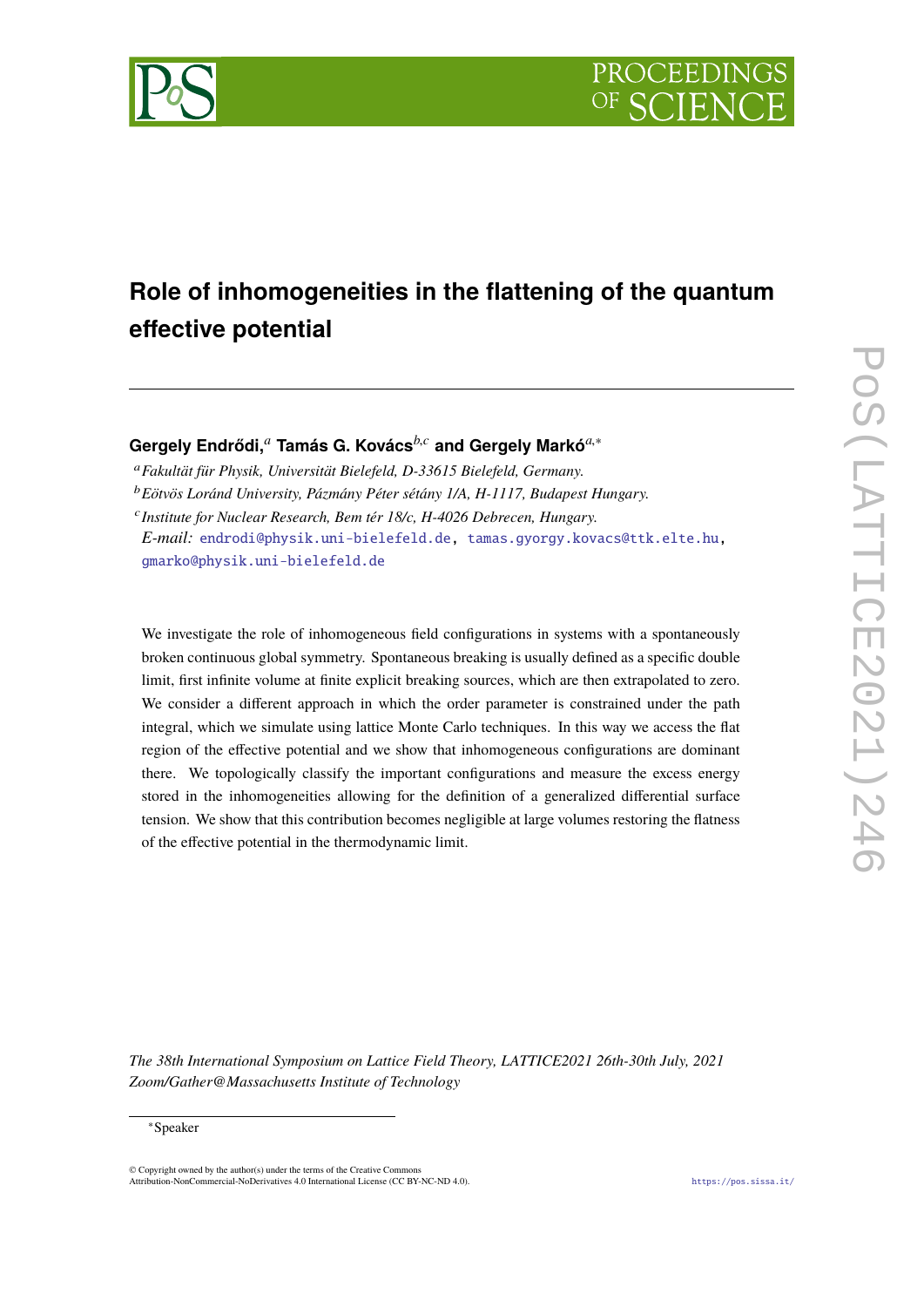# **1. Introduction**

One of the most ubiquitous phenomena in physics is the spontaneous breaking of symmetries. Examples range from condensed matter to high energy physics and in classical as well as quantum systems. More directly in quantum field theory prime examples are the Higgs mechanism, the chiral symmetry breaking of strongly interacting matter or even the Peccei-Quinn mechanism in the theory of axions.

Furthermore, in all of the above examples in field theories, inhomogeneous order parameters were also considered. In the Higgs sector this means impurities in the condensate  $[1-4]$  $[1-4]$ , while for axions inhomogeneous miniclusters may exist [\[5\]](#page-7-2). In QCD and in lower dimensional similar models, the very dense strongly interacting matter is expected to form inhomogeneous chiral-spirals [\[6](#page-7-3)[–10\]](#page-8-0).

In this work we discuss inhomogeneities, which emerge due to the coexistence of phases corresponding to different orientations of the order parameter. This coexistence is responsible for the flatness of the effective potential, which is well described by the formation of bubbles of different phases when the broken symmetry is *discrete*. The inhomogeneity of the local order parameter allows the average order parameter to change continuously between the discrete set of homogeneous phases, with the excess energy due to the inhomogeneity being stored in the bubble walls. The flatness of the effective potential in the thermodynamic limit is due to the fact that the surface energy becomes negligible in the energy density for large volumes. In the case of a *continuous* symmetry being spontaneously broken, bubble walls do not form since the local order parameter can change continuously. In this case we expect spin-wave like structures within the coexistence region of the effective potential [\[11,](#page-8-1) [12\]](#page-8-2). In what follows we demonstrate this in a simple model, uncovering finer details of this mechanism as well as introducing a well quantifiable generalization of the bubble wall surface tension. More details of our results can be found in Ref. [\[13\]](#page-8-3).

# **2. The model and the method**

We discuss specifically the three dimensional  $O(2)$  symmetric  $\phi^4$  model defined by the Lagrangian density

<span id="page-1-0"></span>
$$
\mathcal{L}(x) = \frac{m^2}{2} \sum_{a} \phi_a^2(x) + \frac{g}{24} \Big[ \sum_{a} \phi_a^2(x) \Big]^2 + \frac{1}{2} \sum_{\mu, a} [\partial_\mu \phi_a(x)]^2,
$$
 (1)

with  $a = 0$ , 1 denoting the two components of the scalar field. We investigate the parameter region where  $m^2 < 0$  and  $g > 0$ , so the model is in the spontaneously broken phase. Shifting [\(1\)](#page-1-0) by a constally constant linear qualisit symmetry broaling term *let* (a) in the  $g = 0$  direction (without spatially constant, linear explicit symmetry breaking term  $h\phi_0(x)$  in the  $a = 0$  direction (without loss of generality) the effective potential of the model has a well defined minimum. The textbook definition of the value of the order parameter in the spontaneously broken case (denoted by  $\bar{\phi}_{min}$ ) is then given by the following limiting procedure.  $V^{-1}\langle \sum_{x} \phi_0(x) \rangle_h$ , the expectation value of the systems value of the field at some value of this system of the systems in a system of the systems. volume average of the field at some value of *h* is evaluated, slowly removing the explicit breaking, strictly in the thermodynamic limit. Notice that the removal of *h* is also driving the system into a first order type of criticality as the direction of the order parameter depends entirely on the direction of *h*. Therefore at  $h = 0$  we refer to the values of the order parameter  $\bar{\phi} < \bar{\phi}_{min}$  regardless of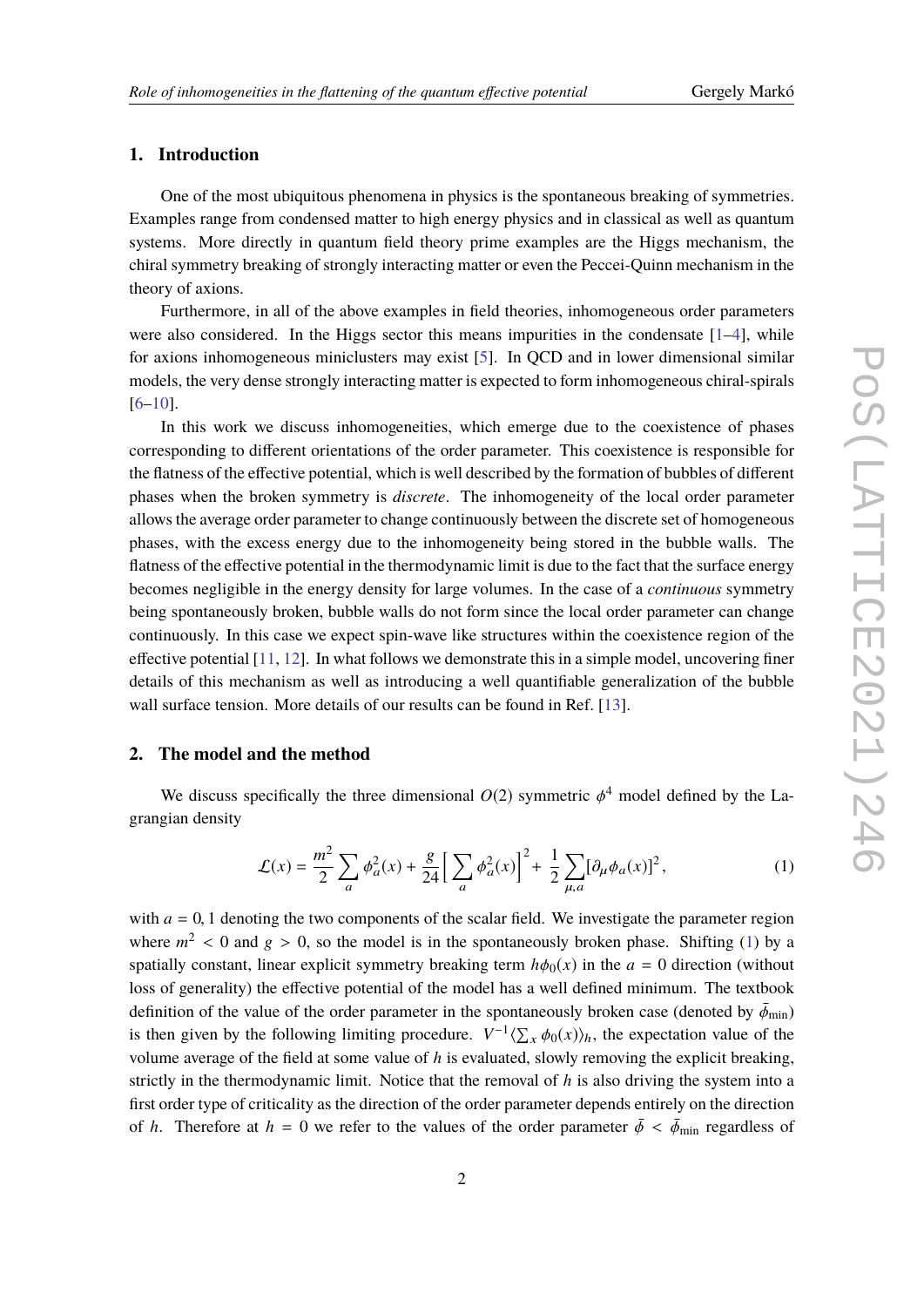direction as being inside the coexistence disk. Our goal is to explore the coexistence disk as well as to understand and describe the inhomogeneities leading to the flatness of the effective potential in this region.

The partition function of the system in the presence of the explicit breaking term can be written as

$$
Z_h = \int \left[ d\phi_a(x) \right] \exp \left\{ -\int d^3x \left[ \mathcal{L}(x) - h \phi_0(x) \right] \right\},\tag{2}
$$

which we refer to as the *canonical* partition function and objects derived from it as being in the canonical formulation (the corresponding expectation values are denoted by  $\langle . \rangle_h$ ). The effective netatiol is then defined as the Leonardo transform of log Z, with respect to L. potential is then defined as the Legendre transform of  $\log Z_h$  with respect to *h*,

$$
\Gamma(\bar{\phi}) \equiv \sup_{h} \left( h \cdot \bar{\phi} - \frac{1}{V} \log Z_h \right). \tag{3}
$$

As the *microcanonical* counterpart, one can define a constrained partition function, where the volume average of the field is restricted to a certain value ( $\bar{\phi}$  in one direction and vanishing in the other in line with the choice of *h* in the canonical formulation)

$$
\mathcal{Z}_{\bar{\phi}} = \int \left[ d\phi_a(x) \right] e^{-\int d^3x \mathcal{L}(x)} \delta^{(2)} \left( \frac{1}{V} \int d^3x \, \phi_b(x) - \bar{\phi} \, \delta_{b0} \right) \,. \tag{4}
$$

In the microcanonical formulation one can define the constraint potential  $\Omega(\bar{\phi}) = -\log \mathcal{Z}_{\bar{\phi}}/V$  as well as expectation values according to  $\mathcal{Z}_{\bar{\phi}}$  (denoted by  $\langle .\rangle_{\bar{\phi}}$ ). One can show that in the thermodynamic limit  $\Omega(\bar{\phi}) = \Gamma(\bar{\phi})$  [\[14–](#page-8-4)[16\]](#page-8-5). Consequently, their respective  $\bar{\phi}$  derivatives also coincide in and only in the infinite volume limit.

We carry out Monte Carlo lattice simulations according to the constrained partition function on *V* = *L*<sup>3</sup> lattices (L={40, 60, 80}), using the model parameters  $m^2 = -15.143$  and  $g = 102.857$ . The simulated range of  $\bar{\phi}$  is from 0 to  $\bar{\phi} \gtrapprox \bar{\phi}_{min}$ . The generation of fixed  $\bar{\phi}$  configurations is done using a hybrid Monte Carlo algorithm based on [\[17\]](#page-8-6).

### **3. Results**

We first examine the configurations appearing in the fixed  $\bar{\phi}$  Markov-chains. We find that configurations giving the dominant contribution to the partition function (and to observables) are inhomogeneous even after smearing out ultraviolet (UV) fluctuations. The inhomogeneities are one dimensional, therefore, without loss of generality, we can always choose the  $x_1$  spatial coordinate to point in that direction. In order to characterize the configurations based on their behaviour in the  $x_1$  direction we define  $x_1$ -slices of the field by averaging in the other two directions to suppress UV fluctuations:

$$
\Sigma_a(x_1) = L^{-2} \int d^3 y \, \phi_a(y) \, \delta(y_1 - x_1) \,. \tag{5}
$$

We find that the magnitude of  $\Sigma(x_1)$  is around  $\bar{\phi}_{min}$  everywhere, however its direction changes as a function of  $x_1$ . Specifically, an integer winding number w can be assigned to each configuration based on how many times the  $O(2)$  group is mapped to the circle corresponding to the periodic  $x<sub>1</sub>$  coordinate. Finally, we find that the dominant contributions are coming from configurations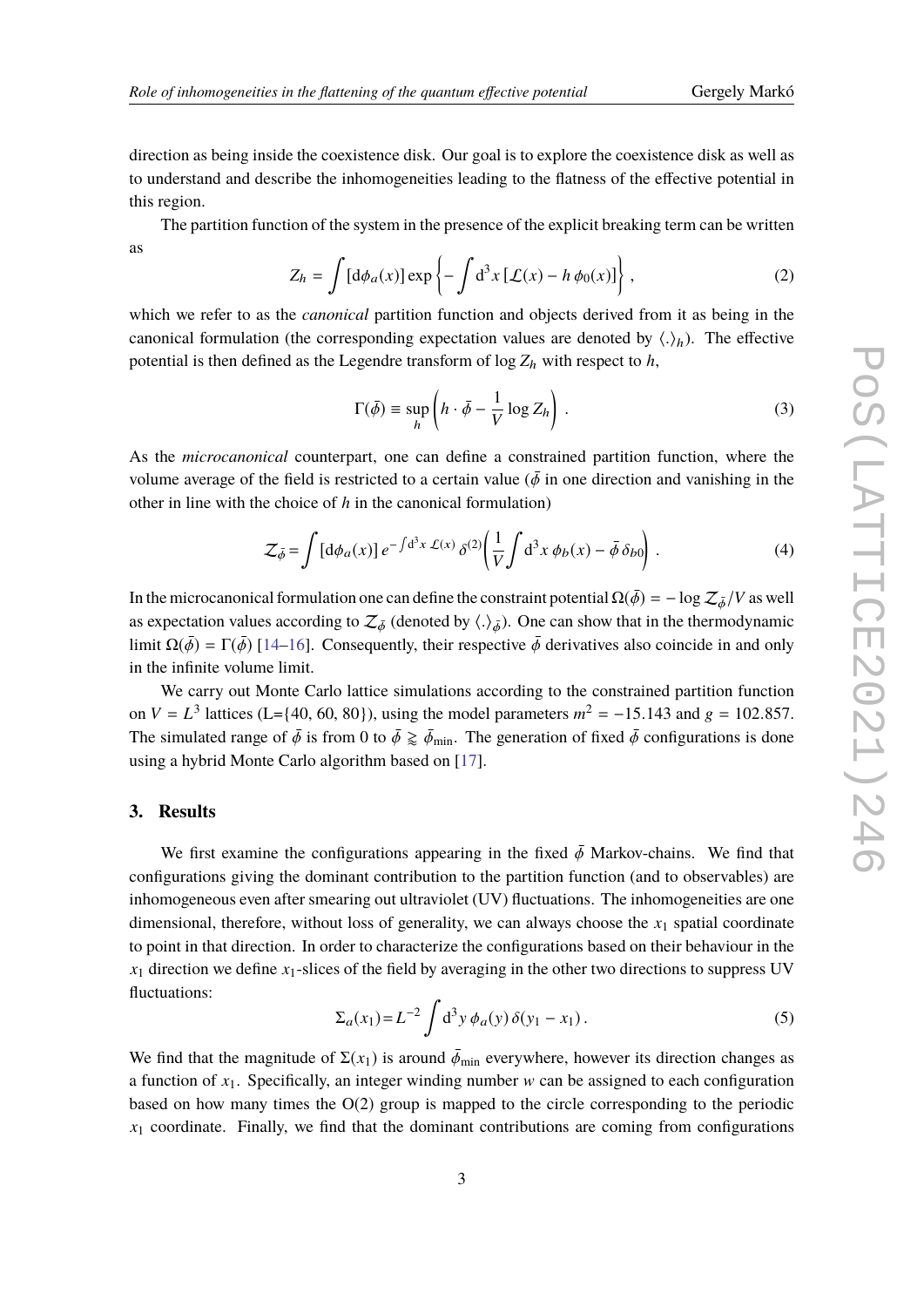

<span id="page-3-0"></span>

**Figure 1:** Examples for the dominant configurations of the constrained path integral in the  $\bar{\phi} < \bar{\phi}_{\min}$  region. The torus represents the  $O(2)$  space and the  $x_1$  coordinate and the curves depict  $\Sigma(x_1)$  in the  $w = 1$  and  $w = 0$ cases. All lines are solid (dashed) when they are in front of (behind) the torus. The example configurations were generated at  $\bar{\phi} \approx 0.5$  on a  $V = 80^3$  lattice.

with  $w = 1$  or  $w = 0$ . Hence, we refer to the two sectors as *winding* or *non-winding* cases. An example pair of configurations is plotted next to a homogeneous configuration in Fig[.1,](#page-3-0) highlighting the topological aspects. One can see that only the non-winding configuration can be continuously deformed into a homogeneous one. From a simulational viewpoint, we note that due to the topological nature of the configurations, tunnelings between the two sectors are rare even when the relative action differences are small. Later on we see that this is a relevant effect only in a small window in  $\bar{\phi}$  and that instead it is sufficient to measure observables in separate sectors (denoted by a w index).

The two configuration types can be approximated using a common (up to the winding number) ansatz motivated by classical solutions of the equations of motion (in the presence of the constraint). The ansatz assumes a constant length of the field and only the  $O(2)$  angle depends on  $x_1$ .

$$
\phi^{(w)}(x_1) = \bar{\phi}_{\min} \cdot (\cos \alpha_w(x_1), \sin \alpha_w(x_1))^{\top}, \tag{6a}
$$

$$
\alpha_w(x_1) = \frac{2\pi w x_1}{L} + \alpha_{\lim} \sin\left(\frac{2\pi x_1}{L}\right). \tag{6b}
$$

Using the classical ansatz not only the configurations can be fitted well, but certain observables can also be very well approximated. In Fig. [2](#page-4-0) we show the 00 component of the slice correlator matrix

$$
C_{ab}(x_1) = \langle \Sigma_a(x_1) \Sigma_b(0) \rangle_{\bar{\phi}}
$$
 (7)

in the two topological sectors compared to the convolutions of the respective ansatz functions. Notice that for the correlators, inhomogeneities survive the ensemble averaging, which one would not be able to see by looking at e.g. the 1-point function at a certian value of *x*1.

We also want to investigate how exactly the inhomogeneities contribute to the flattening of the effective potential. In the microcanonical formulation we cannot access this quantity directly, instead we can reconstruct the constraint potential,  $\Omega(\bar{\phi})$ . We use the integral method, by measuring

$$
\langle h \rangle_{\bar{\phi}} \equiv \frac{\partial \Omega(\bar{\phi})}{\partial \bar{\phi}} = m^2 \bar{\phi} + \frac{g}{6V} \left\langle \int d^3 x \sum_a \phi_a^2(x) \phi_0(x) \right\rangle_{\bar{\phi}}, \tag{8}
$$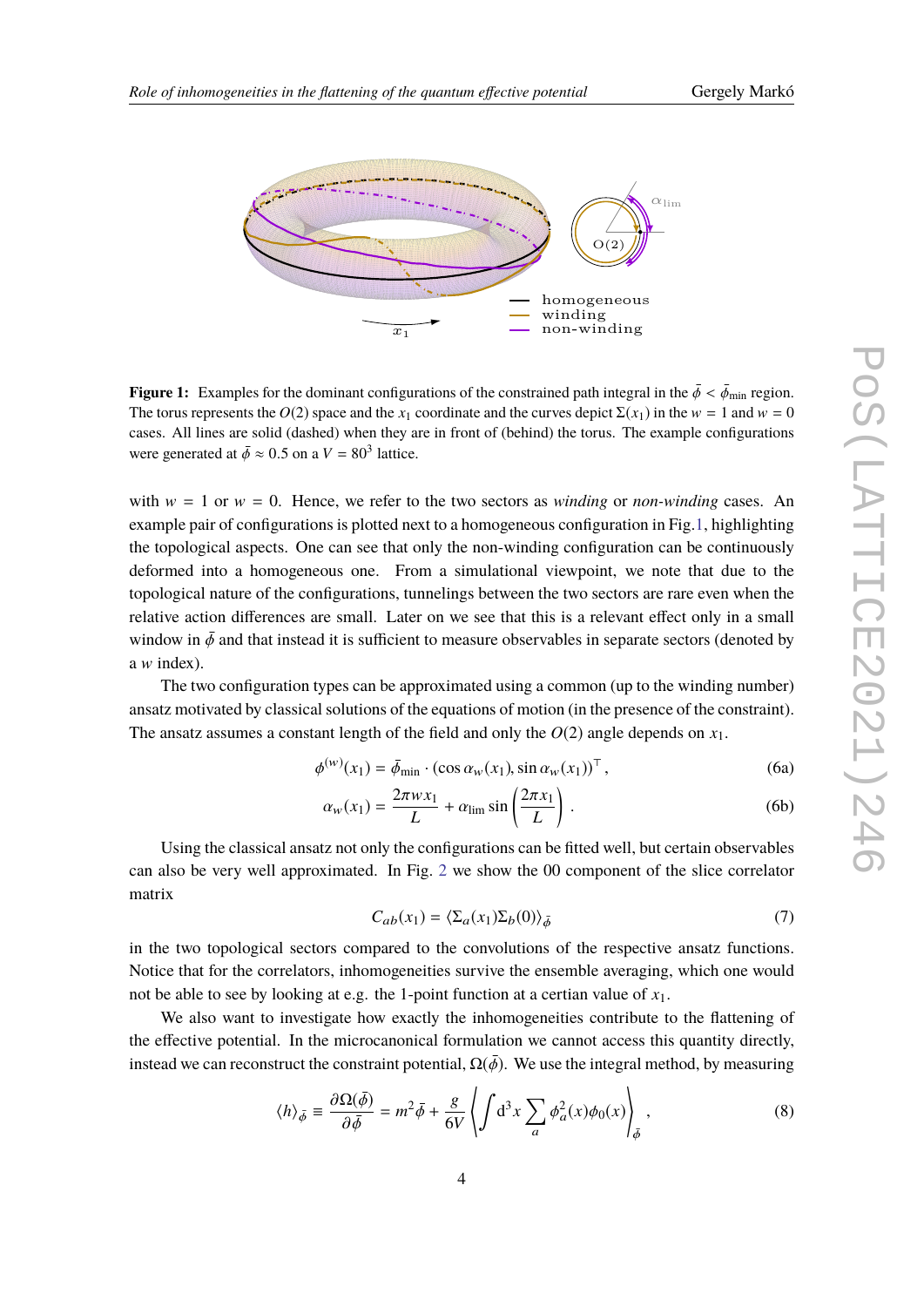<span id="page-4-0"></span>

**Figure 2:** Slice correlators as measured in the winding and non-winding sectors for  $V = 80^3$ , at  $\bar{\phi} \approx 0.25$ .<br>The respective lines following closely the two detects are the correlators coloulated from the closeigel a The respective lines following closely the two datasets are the correlators calculated from the classical ansatz, where the parameter  $\alpha_{\text{lim}}$  was optimized in a least squares fashion.

and integrating with respect to  $\bar{\phi}$ . As mentioned earlier, we measure  $\langle h \rangle_{\bar{\phi},w}$  in the two sectors separately, and therefore the constrained potential in the respective sectors is

$$
\Omega_{\scriptscriptstyle W}(\bar{\phi}) = \int_0^{\bar{\phi}} d\bar{\phi}' \langle h \rangle_{\bar{\phi}',\scriptscriptstyle W} + c_{\scriptscriptstyle W},\tag{9}
$$

where  $c_w$  are integration constants to be set later. The results for  $\langle h \rangle_{\bar{\phi}, w}$  are shown in Fig. [3,](#page-5-0) revealing how the magnetic field approaches zero in the thermodynamic limit from opposite directions for  $w = 0$  and  $w = 1$ . Notice that the vanishing point of  $\langle h \rangle_{\phi,0}$  is the finite volume estimate for the relation of the consistence disk unit because the internal state of the consistence disk unit because the internal edge of the coexistence disk, which can be interpolated with a good precision. The extrapolation to the thermodynamic limit gives  $\bar{\phi}_{min} = 0.6899(6)$ .

For the full reconstruction of the constraint potential we need the integration constants  $c_0$  and  $c_1$ . The non-winding case can be set simply since this sector connects continuously to the edge of the coexistence disk. Hence we require that  $\Omega(\bar{\phi}_{min})_0 = 0$  which sets the value of  $c_0$ . In the winding case we use that a) the dominant configuration type changes at some intermediate  $\bar{\phi}_c$ , b) the excess energy compared to  $\Omega(\bar{\phi}_{min})$  stems from the inhomogeneity of the configurations and can be characterized by a generalization of the surface tension known from bubble formation. Statement b) is made formal by introducing the kinetic energy of the sliced fields (again to suppress UV fluctuations)

$$
E_{\Sigma}(\bar{\phi}) = \frac{1}{2L} \sum_{a,x_1} \left\langle [\partial_{x_1} \Sigma_a(x_1)]^2 \right\rangle_{\bar{\phi}} . \tag{10}
$$

Then we parametrize the excess energy for a  $\bar{\phi}$  where inhomogeneities are already dominant as

<span id="page-4-1"></span>
$$
\Omega(\bar{\phi}) = \sigma \cdot \frac{E_{\Sigma}(\bar{\phi}) - E_{\Sigma}(\bar{\phi}_{\min})}{\bar{\phi}_{\min}^2},\tag{11}
$$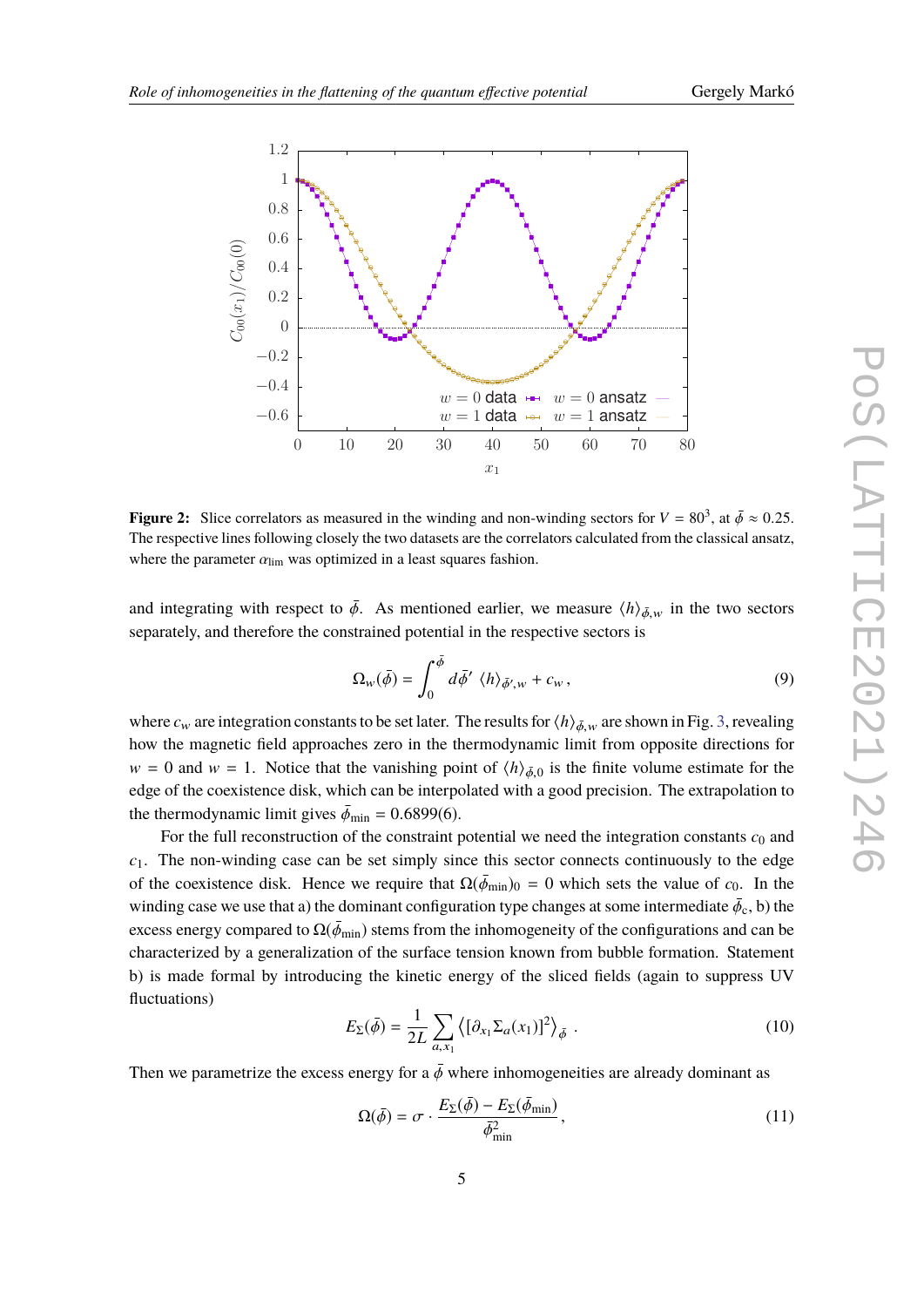<span id="page-5-0"></span>

**Figure 3:** The magnetic field expectation value  $\langle h \rangle_{\bar{\phi},w}$  as a function of  $\bar{\phi}$ . The gold (purple) points correspond to measurements in the  $w = 1(0)$  sector. Also shown is the thermodynamic limit extrapolation of  $\bar{\phi}_{min}$  obtained from the intersect of the results with  $\langle h \rangle_{\bar{\phi}} = 0$ . The region in the vicinity of  $\bar{\phi}_{min}$  is highlighted by the inset.

where we used that we set  $\Omega(\bar{\phi}_{min}) = 0$ , hence no subtraction is necessary on the left hand side. Statement b) can then be reformulated as the independence of  $\sigma$  of both  $\bar{\phi}$  and w. Notice that for a discrete symmetry system with a domain wall of characteristic width ∆ separating phases with  $+\bar{\phi}_{min}$  and  $-\bar{\phi}_{min}$ , the same formula gives  $V\Omega = \sigma \cdot L^2$ , where  $\sigma \propto 1/\Delta$  and the proportionality factor depends on the precise profile of the wall. Therefore  $\sigma$  is an appropriate generalization of the surface tension and we refer to it as *differential* surface tension. By confirming that  $\sigma$  is indeed constant (see Fig.  $4$ )<sup>[1](#page-5-1)</sup> we see that the transition from one dominant topological sector to the other happens where  $E_{\Sigma,0} = E_{\Sigma,1}$  and at that point  $\Omega_0 = \Omega_1$  as well. This allows us to determine  $\bar{\phi}_c = 0.2818(2)$  (already extrapolated to the thermodynamic limit) as well as the integration constant *c*<sup>1</sup> for the reconstruction of the constraint potential in the winding sector.

Finally we reconstruct the full constraint potential, except in the immediate vicinity of  $\bar{\phi}_c$ . We can always use the  $\Omega_w$  of the dominant sector as the other configurations are exponentially suppressed in terms of relative probabilities. The results are plotted in Fig. [5](#page-6-1)

## **4. Discussion**

We studied the three dimensional  $O(2)$  symmetric scalar  $\phi^4$  model using constrained Monte Carlo simulations to discuss some general features of spontaneously broken global symmetries. We found that within the coexistence disk the constrained path integral and the corresponding potential  $\Omega(\bar{\phi})$  is dominated by inhomogeneous field configurations. The macroscopic inhomogeneities can

<span id="page-5-1"></span><sup>&</sup>lt;sup>1</sup>The errors on the points close to  $\bar{\phi}_{min}$  are blowing up, since  $\sigma$  is obtained as the numerical evaluation of a 0/0 type limit as the edge of the coexistence disk is approached.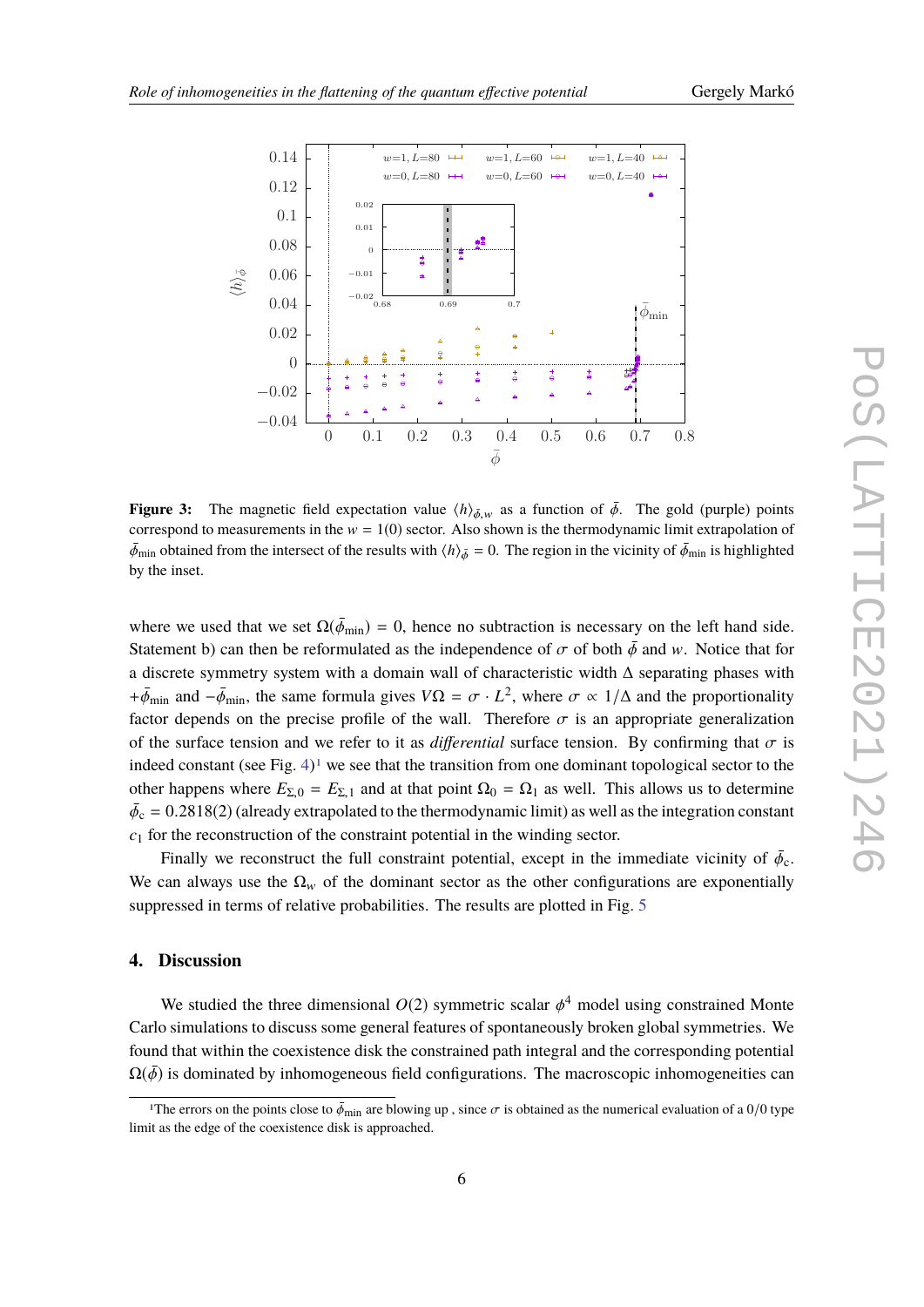<span id="page-6-0"></span>

**Figure 4:** The differential surface tension as defined in Eq. [\(11\)](#page-4-1) for three different volumes in both relevant topological sectors, together with the infinite volume limit,  $\sigma = 0.427(8)$  (gray band). The insets show each volume separately to reveal more clearly the independence of  $\sigma$  of the topological sector. Some of the points are shifted horizontally for better visibility.

<span id="page-6-1"></span>

**Figure 5:** The constraint potential for different volumes. Regions are labeled based on which configuration type is dominant there, and correspondingly lines are solid (dashed) in the regions where they are (sub-) dominant. The potential is consistent everywhere with a flat thermodynamic limit, assuming an  $L^{-2}$  scaling.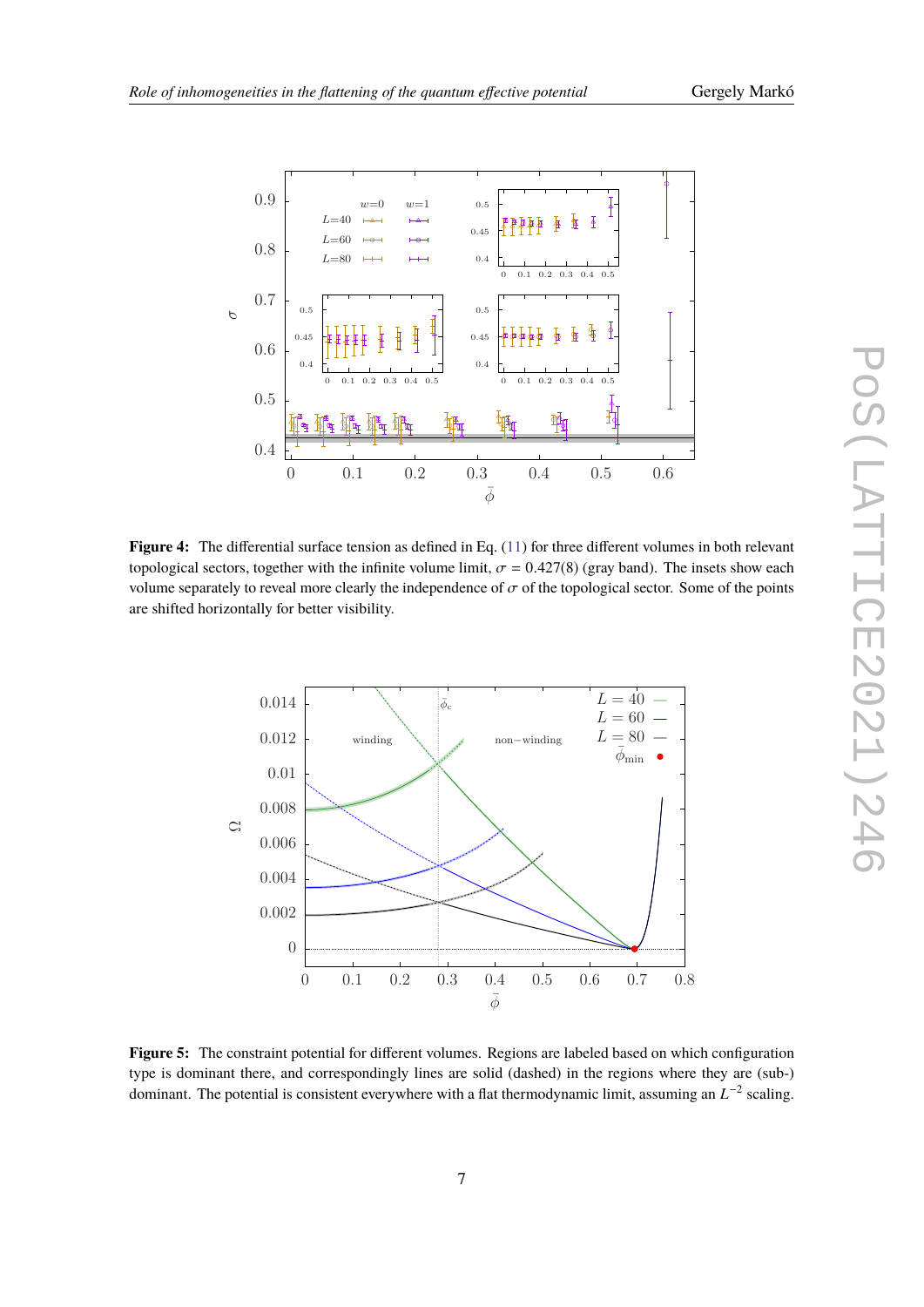be described by approximately constant length spin-waves along a certain axis. These configurations can be assigned into topological sectors based on their winding number  $w$ . While for values close to  $\bar{\phi} = 0$  the winding configurations are more important, at an intermediate value  $\bar{\phi}_c$ , the w = 0<br>configurations become much more likely through a characteristic . The other we setter are configurations become much more likely through a sharp transition. The other  $w$  sectors are suppressed everywhere.

We introduced the differential surface tension  $\sigma$  as a generalization of the usual excess energy stored in bubble walls for discrete symmetry systems. In continuous symmetry systems bubble walls do not form since the local order parameter can change continuously. Therefore the excess energy stored in the inhomogeneity can be captured locally but nevertheless can be characterized by a global quantity. We show that our definition is independent of  $\bar{\phi}$  and of w and allows us to reconstruct practically the full constraint potential. Since the energy stored in the inhomogeneities is proportional to the linear length of the system, we show that the constraint potential indeed tends to the flat effective potential in the thermodynamic limit.

**Acknowledgments** This research was funded by the DFG (Emmy Noether Programme EN 1064/2- 1 and the Collaborative Research Center CRC-TR 211 "Strong-interaction matter under extreme conditions" – project number 315477589 - TRR 211).

### **References**

- <span id="page-7-0"></span>[1] Y. Hosotani, "Impurities in the Early Universe," *Phys. Rev.* **D27** [\(1983\) 789.](http://dx.doi.org/10.1103/PhysRevD.27.789)
- [2] T. W. B. Kibble and G. E. Volovik, "On phase ordering behind the propagating front of a second order transition," *JETP Lett.* **65** [\(1997\) 102–107,](http://dx.doi.org/10.1134/1.567332) [arXiv:cond-mat/9612075](http://arxiv.org/abs/cond-mat/9612075) [\[cond-mat\]](http://arxiv.org/abs/cond-mat/9612075). [Pisma Zh. Eksp. Teor. Fiz.65,96(1997)].
- [3] J. Garcia-Bellido, M. Garcia Perez, and A. Gonzalez-Arroyo, "Symmetry breaking and false vacuum decay after hybrid inflation," *Phys. Rev. D* **67** [\(2003\) 103501,](http://dx.doi.org/10.1103/PhysRevD.67.103501) [arXiv:hep-ph/0208228](http://arxiv.org/abs/hep-ph/0208228).
- <span id="page-7-1"></span>[4] G. F. Giudice, M. Raidal, and A. Strumia, "Lorentz Violation from the Higgs Portal," *[Phys.](http://dx.doi.org/10.1016/j.physletb.2010.05.029) Lett. B* **690** [\(2010\) 272–279,](http://dx.doi.org/10.1016/j.physletb.2010.05.029) [arXiv:1003.2364 \[hep-ph\]](http://arxiv.org/abs/1003.2364).
- <span id="page-7-2"></span>[5] D. J. E. Marsh, "Axion Cosmology," *Phys. Rept.* **643** [\(2016\) 1–79,](http://dx.doi.org/10.1016/j.physrep.2016.06.005) [arXiv:1510.07633](http://arxiv.org/abs/1510.07633) [\[astro-ph.CO\]](http://arxiv.org/abs/1510.07633).
- <span id="page-7-3"></span>[6] M. Buballa and S. Carignano, "Inhomogeneous chiral condensates," *[Prog. Part. Nucl. Phys.](http://dx.doi.org/10.1016/j.ppnp.2014.11.001)* **81** [\(2015\) 39–96,](http://dx.doi.org/10.1016/j.ppnp.2014.11.001) [arXiv:1406.1367 \[hep-ph\]](http://arxiv.org/abs/1406.1367).
- [7] T. Kojo, Y. Hidaka, L. McLerran, and R. D. Pisarski, "Quarkyonic Chiral Spirals," *[Nucl.](http://dx.doi.org/10.1016/j.nuclphysa.2010.05.053) Phys. A* **843** [\(2010\) 37–58,](http://dx.doi.org/10.1016/j.nuclphysa.2010.05.053) [arXiv:0912.3800 \[hep-ph\]](http://arxiv.org/abs/0912.3800).
- [8] J. Lenz, L. Pannullo, M. Wagner, B. Wellegehausen, and A. Wipf, "Inhomogeneous phases in the Gross-Neveu model in 1+1 dimensions at finite number of flavors," *[Phys. Rev. D](http://dx.doi.org/10.1103/PhysRevD.101.094512)* **101** [no. 9, \(2020\) 094512,](http://dx.doi.org/10.1103/PhysRevD.101.094512) [arXiv:2004.00295 \[hep-lat\]](http://arxiv.org/abs/2004.00295).